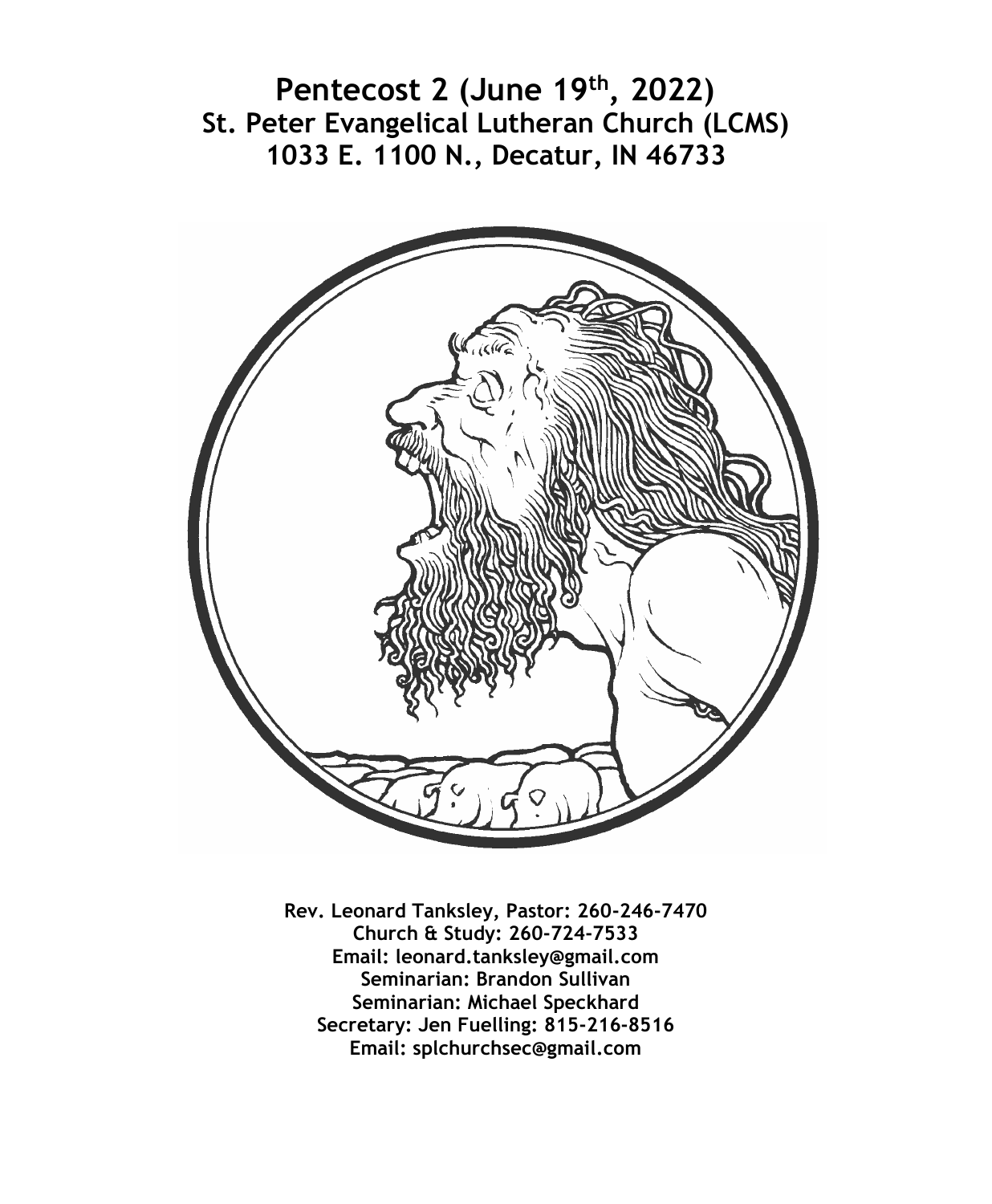# **Opening Hymn: 594 God's Own Child, I Gladly Say It**

*Stand*

*The sign of the cross may be made by all in remembrance of their Baptism.*

- **P** In the name of the Father and of the  $\pm$  Son and of the Holy Spirit.
- C **Amen.**
- P Beloved in the Lord! Let us draw near with a true heart and confess our sins unto God our Father, beseeching Him in the name of our Lord Jesus Christ to grant us forgiveness.
- P Our help is in the name of the Lord,
- C **who made heaven and earth.**
- $\boxed{\mathbf{P}}$  I said, I will confess my transgressions unto the Lord,
- C **and You forgave the iniquity of my sin.**
- P O almighty God, merciful Father,
- C **I, a poor, miserable sinner, confess unto You all my sins and iniquities with which I have ever offended You and justly deserved Your temporal and eternal punishment. But I am heartily sorry for them and sincerely repent of them, and I pray You of Your boundless mercy and for the sake of the holy, innocent, bitter sufferings and death of Your beloved Son, Jesus Christ, to be gracious and merciful to me, a poor, sinful being.**
- $\mathbb{P}$  Upon this your confession, I, by virtue of my office, as a called and ordained servant of the Word, announce the grace of God unto all of you, and in the stead and by the command of my Lord Jesus Christ I forgive you all your sins in the name of the Father and of the  $\pm$  Son and of the Holy Spirit.

```
C Amen.
```
## **Introit**

Be to me a rock of refuge, to which I may contin- | ually come;\*

you have given the command to save me, for you are my rock and my | fortress.

**You who have made me see many troubles and calamities will revive** | **me again;**\* **from the depths of the earth you will bring me** | **up again.**

You will increase my | greatness<sup>\*</sup>

and comfort | me again.

**I will also praise you with the harp for your faithfulness,** | **O my God;**\* **I will sing praises to you with the lyre, O Holy One of** | **Israel.**

My lips will shout for joy, when I sing prais-  $|$  es to you;<sup>\*</sup> my soul also, which you | have redeemed.

**And my tongue will talk of your righteous help all** | **the day long,**\*

```
for they have been put to shame and disappointed who sought to | do me hurt.
```
**Glory be to the Father and** | **to the Son**\*

**and to the Holy** | **Spirit;**

**as it was in the be-** | **ginning,**\*

#### **is now, and will be forever.** | **Amen.**

Be to me a rock of refuge, to which I may contin- | ually come;\*

you have given the command to save me, for you are my rock and my | fortress.

C **Lord, have mercy upon us. Christ, have mercy upon us. Lord, have mercy upon us.**

**Kyrie** *LSB 186*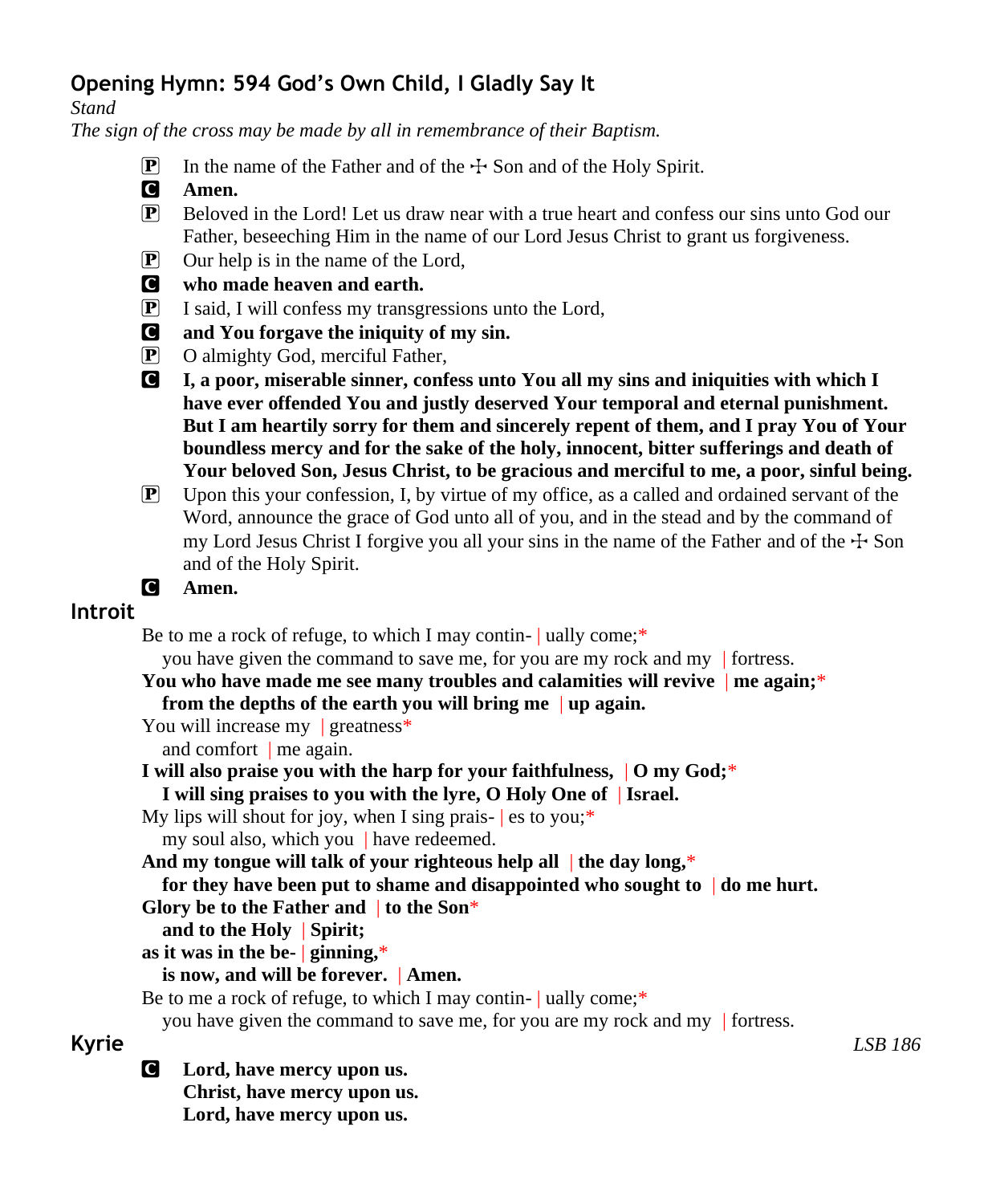# **Gloria in Excelsis** *LSB 187*

- $\boxed{\mathbf{P}}$  Glory be to God on high:
- C **and on earth peace, goodwill toward men. We praise Thee, we bless Thee, we worship Thee, we glorify Thee, we give thanks to Thee, for Thy great glory. O Lord God, heav'nly King, God the Father Almighty. O Lord, the only-begotten Son, Jesus Christ; O Lord God, Lamb of God, Son of the Father, that takest away the sin of the world, have mercy upon us. Thou that takest away the sin of the world, receive our prayer. Thou that sittest at the right hand of God the Father, have mercy upon us. For Thou only art holy; Thou only art the Lord. Thou only, O Christ, with the Holy Ghost, art most high in the glory of God the Father. Amen.**

# **Salutation and Collect of the Day**

 $\mathbf{P}$  The Lord be with you.

### C **And with thy spirit.**

P Let us pray.

O God, You have prepared for those who love You such good things as surpass our understanding. Cast out all sins and evil desires from us, and pour into our hearts Your Holy Spirit to guide us into all blessedness; through Jesus Christ, Your Son, our Lord, who lives and reigns with You and the Holy Spirit, one God, now and forever.

C **Amen.**

*Sit*

# **Old Testament Reading** *Isaiah 65:1–9*

<sup>1</sup>I was ready to be sought by those who did not ask for me; I was ready to be found by those who did not seek me. I said, "Here am I, here am I," to a nation that was not called by my name. <sup>2</sup>I spread out my hands all the day to a rebellious people, who walk in a way that is not good, following their own devices; <sup>3</sup>a people who provoke me to my face continually, sacrificing in gardens and making offerings on bricks; <sup>4</sup>who sit in tombs, and spend the night in secret places; who eat pig's flesh, and broth of tainted meat is in their vessels; <sup>5</sup>who say, "Keep to yourself,

do not come near me, for I am too holy for you."

These are a smoke in my nostrils,

a fire that burns all the day.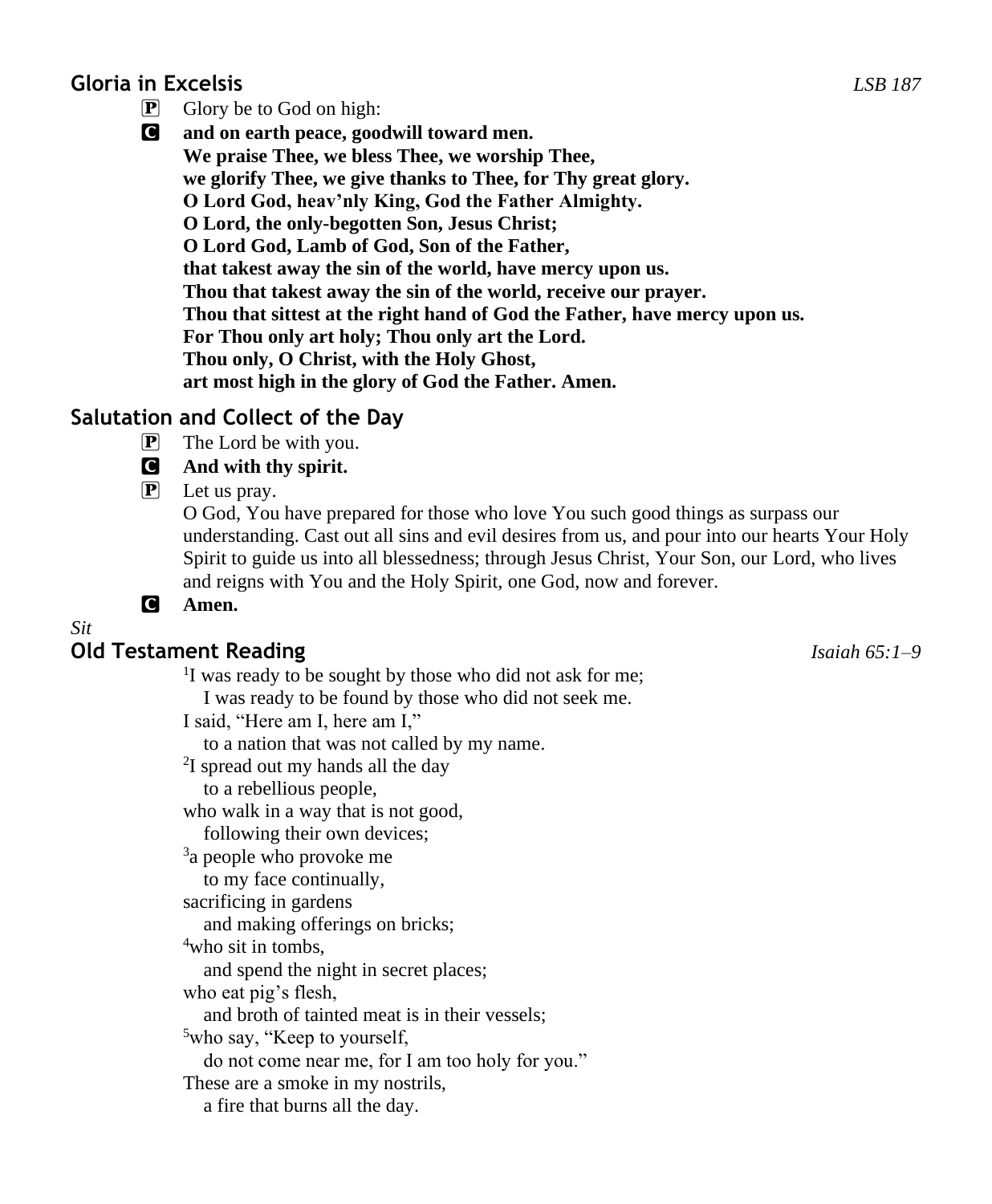<sup>6</sup>Behold, it is written before me: "I will not keep silent, but I will repay; I will indeed repay into their bosom <sup>7</sup>both your iniquities and your fathers' iniquities together, says the LORD; because they made offerings on the mountains and insulted me on the hills, I will measure into their bosom payment for their former deeds." <sup>8</sup>Thus says the LORD: "As the new wine is found in the cluster, and they say, 'Do not destroy it, for there is a blessing in it,' so I will do for my servants' sake, and not destroy them all. <sup>9</sup>I will bring forth offspring from Jacob, and from Judah possessors of my mountains; my chosen shall possess it, and my servants shall dwell there."

 $\overline{A}$  This is the Word of the Lord.

**C** Thanks be to God.

**Epistle** *Galatians 3:23—4:7*

 $^{23}$ Now before faith came, we were held captive under the law, imprisoned until the coming faith would be revealed. <sup>24</sup>So then, the law was our guardian until Christ came, in order that we might be justified by faith. <sup>25</sup>But now that faith has come, we are no longer under a guardian, <sup>26</sup>for in Christ Jesus you are all sons of God, through faith.  $^{27}$  For as many of you as were baptized into Christ have put on Christ. <sup>28</sup>There is neither Jew nor Greek, there is neither slave nor free, there is neither male nor female, for you are all one in Christ Jesus. <sup>29</sup>And if you are Christ's, then you are Abraham's offspring, heirs according to promise.

<sup>1</sup>I mean that the heir, as long as he is a child, is no different from a slave, though he is the owner of everything, <sup>2</sup>but he is under guardians and managers until the date set by his father. <sup>3</sup>In the same way we also, when we were children, were enslaved to the elementary principles of the world. <sup>4</sup>But when the fullness of time had come, God sent forth his Son, born of woman, born under the law, <sup>5</sup> to redeem those who were under the law, so that we might receive adoption as sons. <sup>6</sup>And because you are sons, God has sent the Spirit of his Son into our hearts, crying, "Abba! Father!" <sup>7</sup>So you are no longer a slave, but a son, and if a son, then an heir through God.

A This is the Word of the Lord.

**C** Thanks be to God.

#### *Stand*

#### **Alleluia** *LSB 190*

C **Alleluia. Alleluia. Alleluia.**

### **Holy Gospel** *Luke 8:26–39*

- P The Holy Gospel according to St. Luke, the eighth chapter.
- **G** Glory be to Thee, O Lord.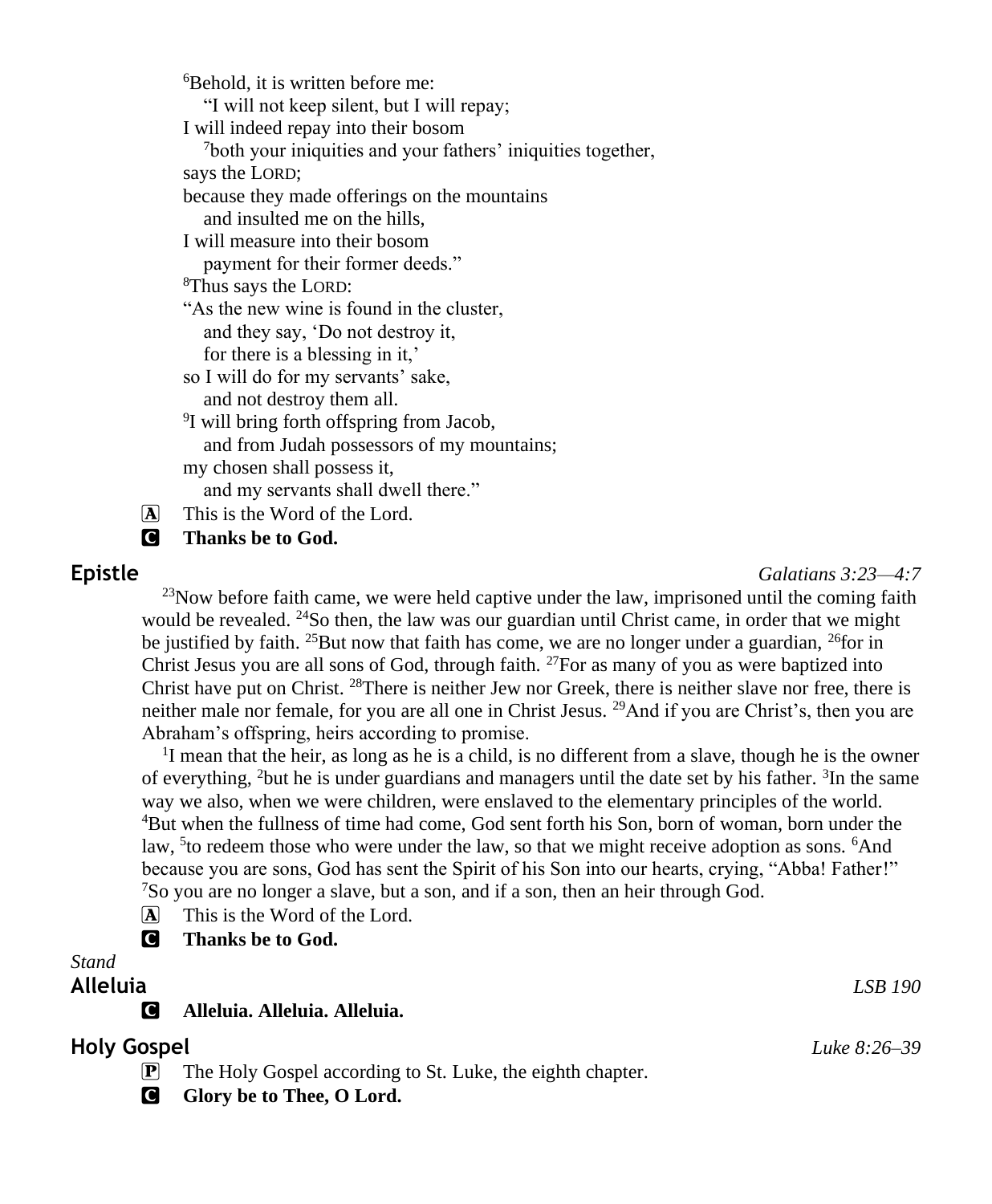<sup>26</sup>Then they sailed to the country of the Gerasenes, which is opposite Galilee. <sup>27</sup>When Jesus had stepped out on land, there met him a man from the city who had demons. For a long time he had worn no clothes, and he had not lived in a house but among the tombs. <sup>28</sup>When he saw Jesus, he cried out and fell down before him and said with a loud voice, "What have you to do with me, Jesus, Son of the Most High God? I beg you, do not torment me." <sup>29</sup> For he had commanded the unclean spirit to come out of the man. (For many a time it had seized him. He was kept under guard and bound with chains and shackles, but he would break the bonds and be driven by the demon into the desert.) <sup>30</sup>Jesus then asked him, "What is your name?" And he said, "Legion," for many demons had entered him. <sup>31</sup>And they begged him not to command them to depart into the abyss.  $32$ Now a large herd of pigs was feeding there on the hillside, and they begged him to let them enter these. So he gave them permission. <sup>33</sup>Then the demons came out of the man and entered the pigs, and the herd rushed down the steep bank into the lake and were drowned.

<sup>34</sup>When the herdsmen saw what had happened, they fled and told it in the city and in the country. <sup>35</sup>Then people went out to see what had happened, and they came to Jesus and found the man from whom the demons had gone, sitting at the feet of Jesus, clothed and in his right mind, and they were afraid. <sup>36</sup>And those who had seen it told them how the demon-possessed man had been healed. <sup>37</sup>Then all the people of the surrounding country of the Gerasenes asked him to depart from them, for they were seized with great fear. So he got into the boat and returned. <sup>38</sup>The man from whom the demons had gone begged that he might be with him, but Jesus sent him away, saying, <sup>39</sup> Return to your home, and declare how much God has done for you." And he went away, proclaiming throughout the whole city how much Jesus had done for him.

 $\overline{P}$  This is the Gospel of the Lord.

C **Praise be to Thee, O Christ.**

#### **Nicene Creed**

C **I believe in one God,**

 **the Father Almighty, maker of heaven and earth and of all things visible and invisible.**

**And in one Lord Jesus Christ,**

 **the only-begotten Son of God, begotten of His Father before all worlds, God of God, Light of Light, very God of very God, begotten, not made, being of one substance with the Father, by whom all things were made; who for us men and for our salvation came down from heaven and was incarnate by the Holy Spirit of the virgin Mary and was made man; and was crucified also for us under Pontius Pilate. He suffered and was buried. And the third day He rose again according to the Scriptures and ascended into heaven and sits at the right hand of the Father. And He will come again with glory to judge both the living and the dead,**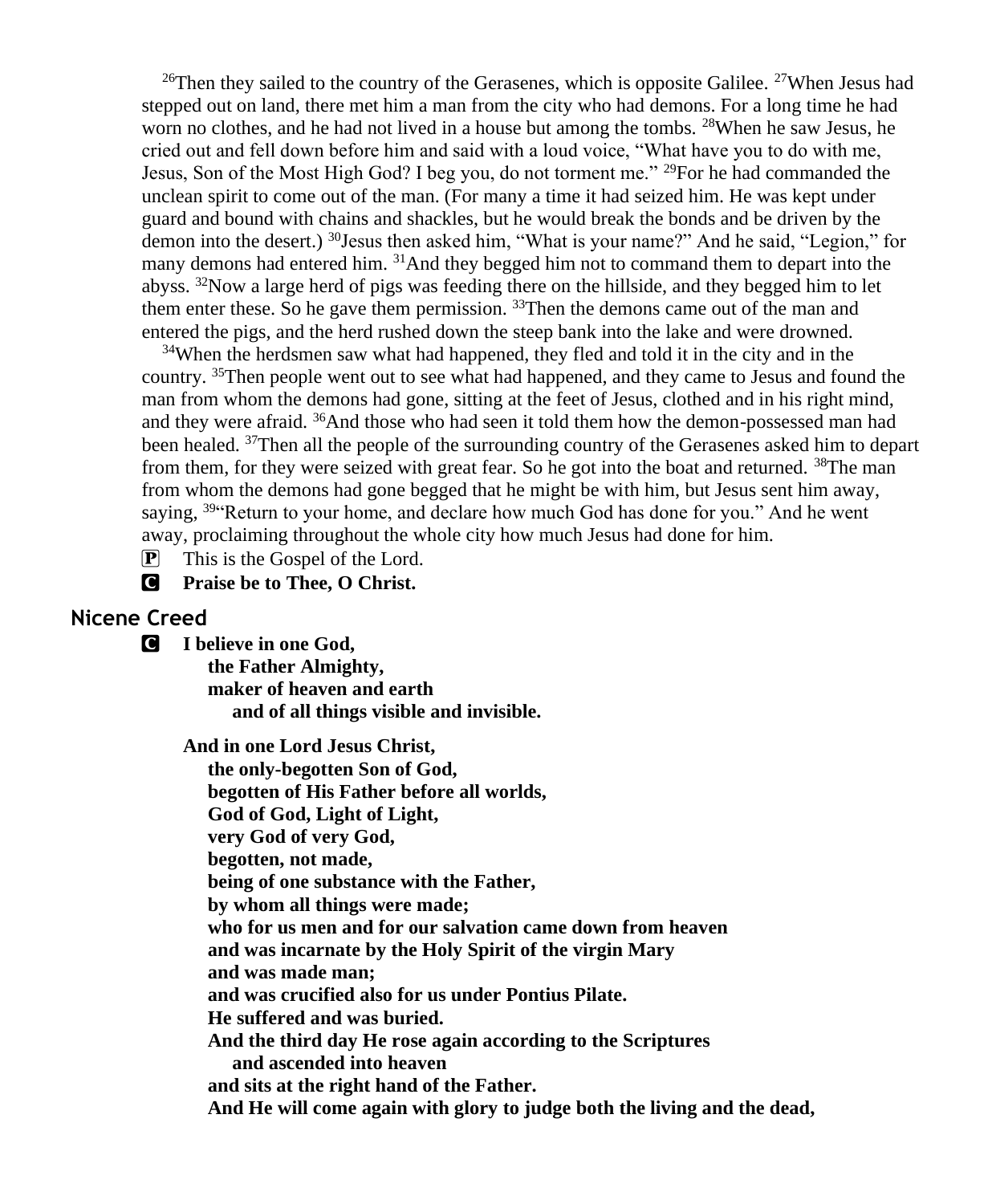**whose kingdom will have no end.**

**And I believe in the Holy Spirit, the Lord and giver of life, who proceeds from the Father and the Son, who with the Father and the Son together is worshiped and glorified, who spoke by the prophets. And I believe in one holy Christian and apostolic Church, I acknowledge one Baptism for the remission of sins, and I look for the resurrection of the dead** and the life  $\div$  of the world to come. Amen.

*Sit*

# **Hymn of the Day: 601 All Who Believe and Are Baptized**

#### **Sermon**

*Stand*

**Offertory** *LSB 192*

C **Create in me a clean heart, O God, and renew a right spirit within me. Cast me not away from Thy presence, and take not Thy Holy Spirit from me. Restore unto me the joy of Thy salvation, and uphold me with Thy free spirit. Amen.**

# **Prayer of the Church**

P Let us pray for the whole Church of God in Christ Jesus and for all people according to their needs.

O King of kings and Lord of lords, You call out to every nation of the earth seeking repentance and justice, even as they rebel against Your will. Work repentance in all civil leaders. Use them to defend the weak and to punish the guilty, that the Church may have free course to preach the Gospel. Lord, in Your mercy,



#### C **hear our prayer.**

P Gracious God, Your Son sent the man formerly possessed by demons to declare how much God had done for him. May Your Church also, rescued from the snares of the devil, proclaim how much Jesus has done for us. Lord, in Your mercy,

#### C **hear our prayer.**

P Compassionate Father, from whom all fatherhood is named, we give You thanks for earthly fathers. Give them confidence in their station and zeal for their task to care for their families faithfully. Make them examples to their children of godly life and love of Your Word. Bless their work of bringing up children in the fear and instruction of the Lord, and give them the comfort of Your absolution over all their shortcomings. Lord, in Your mercy,

# C **hear our prayer.**

P Almighty God, You have established governments and institutions for good order and our well-being. Guide and grant wisdom to leaders and citizens. Give peace, security and good laws to our own country, our cities and our communities. Lord, in Your mercy,



#### C **hear our prayer.**

P O Lord, Your Son, Jesus, had pity on the man afflicted with an abundance of demons. Have mercy now on the afflictions that beset:

Charlie Crosby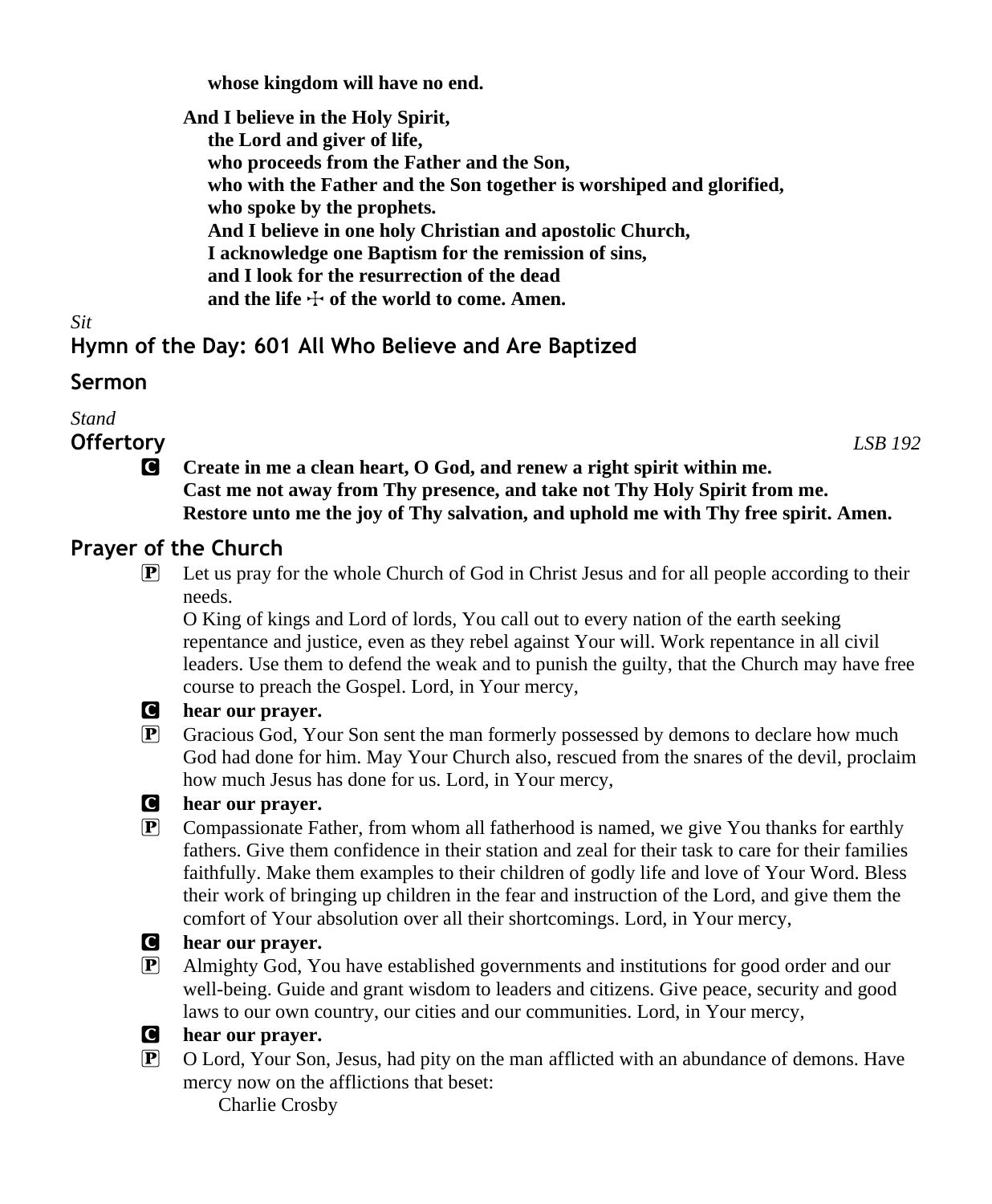Kay Brown (Sister of Dave and Lynn Matthews) for strength as she receives therapy Cathy Runyon (Sister of Brenda Wolf and Becky Fuelling) Helene Hegerfeld (Mother of Brenda Scherer) Joyce Kenny (Cousin of Brenda Wolf and Becky Fuelling) Ron Franz for strength and healing Della Hormann (Mother of Karen Franz) Lynn and Lori Matthews Troy Stults (Son of Andy and Brenda Wolf) Eldora Fuelling Andy Buuck (Nephew of Suzann Rekeweg) Tammy Dahling (wife of the Rev. D. Dahling) as she undergoes chemotherapy Shirley Buuck (sister-in-law- to Suzann Rekeweg) for strength and healing Suzy Fuelling as she recovers from a hip replacement Larry Hockemeyer (Father of Lori Conrad) all for whom we pray. Give them healing, strength and an increase of faith. Lord, in Your mercy,

#### C **hear our prayer.**

- P Merciful God, Isaiah spoke of the new wine, full of blessing, that will not be destroyed. Grant us faithfully to eat and drink our Lord's own body and blood given in the fellowship of this altar. Lord, in Your mercy,
- C **hear our prayer.**
- P Dear Father, You know the condition of our souls, that we frequently wander into sins, vice and danger. Hear our prayers for the sake of Christ, who defeated legions of demons so that we might receive adoption as sons; through the same Jesus Christ, Your Son, our Lord, who lives and reigns with You and the Holy Spirit, one God, now and forever.
- C **Amen.**

### **Preface** *LSB 194*

- $\mathbf{P}$  The Lord be with you.
- C **And with thy spirit.**
- P Lift up your hearts.
- C **We lift them up unto the Lord.**
- $\left[ \mathbf{P} \right]$  Let us give thanks unto the Lord, our God.
- C **It is meet and right so to do.**
- $\mathbf{P}$  It is truly meet, right, and salutary that we should at all times and in all places give thanks to You, holy Lord, almighty Father, everlasting God, through Jesus Christ, our Lord, who on this day overcame death and the grave and by His glorious resurrection opened to us the way of everlasting life. Therefore with angels and archangels and with all the company of heaven we laud and magnify Your glorious name, evermore praising You and saying:

### **Sanctus** *LSB 195*

C **Holy, holy, holy Lord God of Sabaoth; heav'n and earth are full of Thy glory. Hosanna, hosanna, hosanna in the highest. Blessed is He, blessed is He, blessed is He that cometh in the name of the Lord. Hosanna, hosanna, hosanna in the highest.**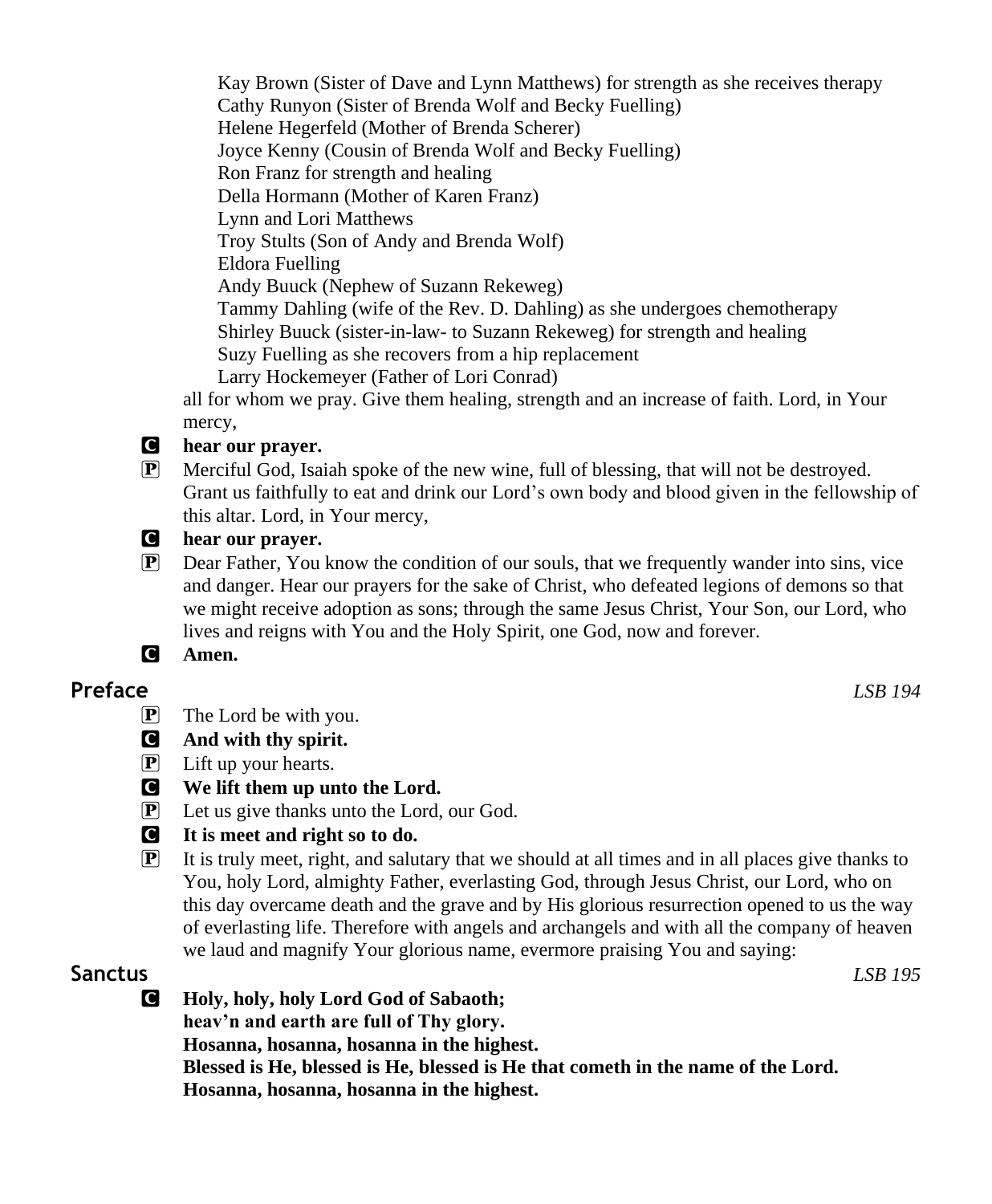# **Lord's Prayer** *LSB 162*

- Lord, remember us in Your kingdom and teach us to pray:
- C **Our Father who art in heaven, hallowed be Thy name, Thy kingdom come, Thy will be done on earth as it is in heaven; give us this day our daily bread; and forgive us our trespasses as we forgive those who trespass against us; and lead us not into temptation, but deliver us from evil. For Thine is the kingdom and the power and the glory forever and ever. Amen.**

# **The Words of Our Lord** *LSB 197*

 $\mathbb{P}$  Our Lord Jesus Christ, on the night when He was betrayed, took bread, and when He had given thanks, He broke it and gave it to the disciples and said: "Take, eat; this is  $My + body$ , which is given for you. This do in remembrance of Me."

In the same way also He took the cup after supper, and when He had given thanks, He gave it to them, saying: "Drink of it, all of you; this cup is the new testament in My  $\pm$  blood, which is shed for you for the forgiveness of sins. This do, as often as you drink it, in remembrance of Me."

#### **Pax Domini** *LSB 197*

- P The peace of the Lord be with you always.
- C **Amen.**

# **Agnus Dei** *LSB 198*

C **O Christ, Thou Lamb of God, that takest away the sin of the world, have mercy upon us. O Christ, Thou Lamb of God, that takest away the sin of the world, have mercy upon us. O Christ, Thou Lamb of God, that takest away the sin of the world, grant us Thy peace. Amen.**

#### *Sit*

#### **Distribution**

**333 Once He Came in Blessing 570 Just as I Am, without One Plea 528 Oh, for a Thousand Tongues to Sing**

#### *Stand*

**Nunc Dimittis** *LSB 199*

C **Lord, now lettest Thou Thy servant depart in peace according to Thy word, for mine eyes have seen Thy salvation, which Thou hast prepared before the face of all people,**

**a light to lighten the Gentiles and the glory of Thy people Israel.**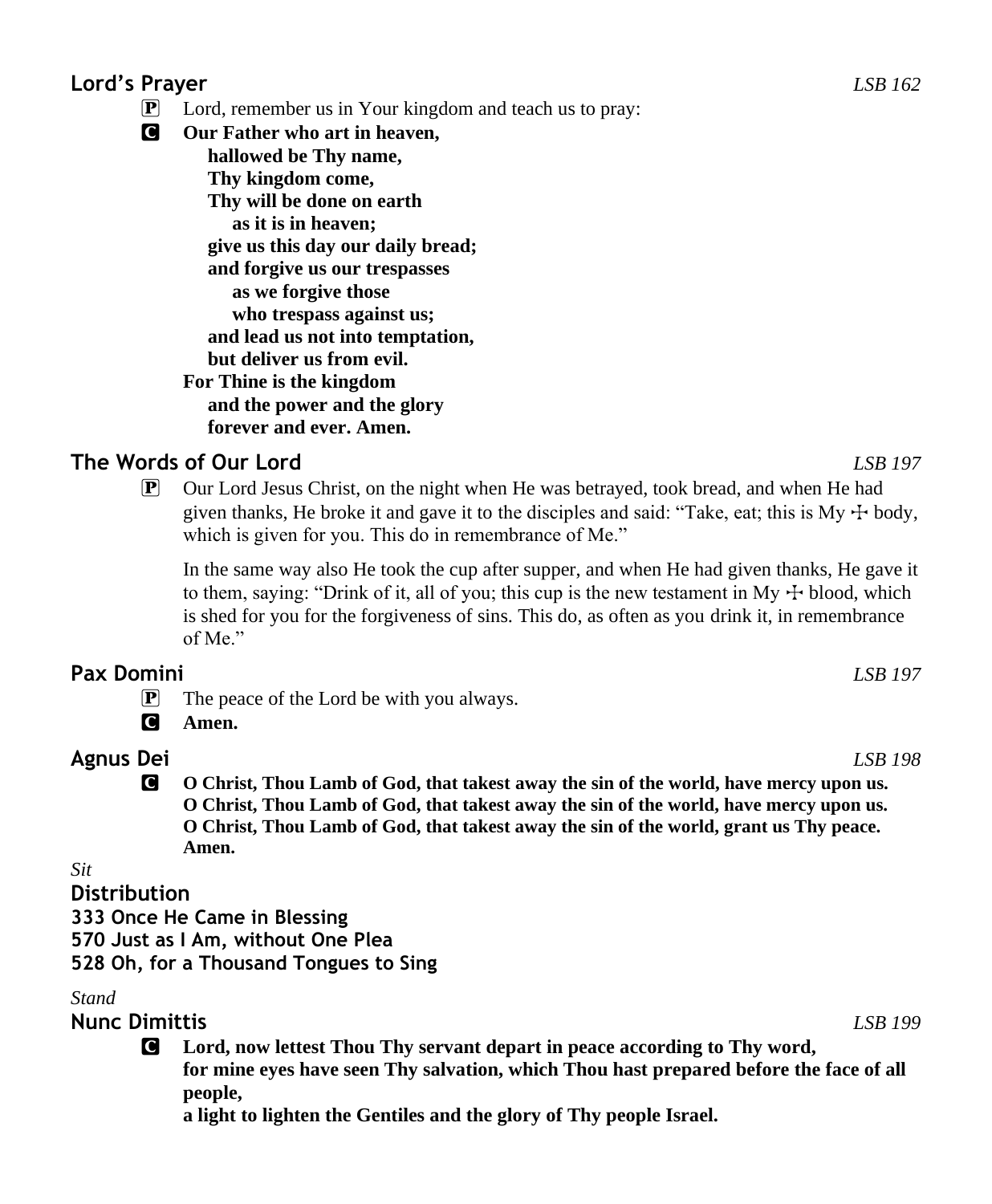#### **Glory be to the Father and to the Son and to the Holy Ghost; as it was in the beginning, is now, and ever shall be, world without end. Amen.**

| Thanksgiving         |                                                                                                                                                                                                                                                                                                                                                                        | <i>LSB</i> 200 |
|----------------------|------------------------------------------------------------------------------------------------------------------------------------------------------------------------------------------------------------------------------------------------------------------------------------------------------------------------------------------------------------------------|----------------|
| $\bf{A}$             | O give thanks unto the Lord, for He is good,                                                                                                                                                                                                                                                                                                                           |                |
| C                    | and His mercy endureth forever.                                                                                                                                                                                                                                                                                                                                        |                |
| $\boxed{\mathbf{A}}$ | Let us pray.                                                                                                                                                                                                                                                                                                                                                           |                |
|                      | We give thanks to You, almighty God, that You have refreshed us through this salutary gift,<br>and we implore You that of Your mercy You would strengthen us through the same in faith<br>toward You and in fervent love toward one another; through Jesus Christ, Your Son, our<br>Lord, who lives and reigns with You and the Holy Spirit, one God, now and forever. |                |
| C                    | Amen.                                                                                                                                                                                                                                                                                                                                                                  |                |
| $\mathbf{P}$         | The Lord be with you.                                                                                                                                                                                                                                                                                                                                                  |                |
| C                    | And with thy spirit.                                                                                                                                                                                                                                                                                                                                                   |                |
| Benedicamus          |                                                                                                                                                                                                                                                                                                                                                                        | LSB 202        |
| $ {\bf A} $          | Bless we the Lord.                                                                                                                                                                                                                                                                                                                                                     |                |
| Q                    | Thanks be to God.                                                                                                                                                                                                                                                                                                                                                      |                |
| Benediction          |                                                                                                                                                                                                                                                                                                                                                                        | LSB 202        |
| $\mathbf{P}$         | The Lord bless you and keep you.                                                                                                                                                                                                                                                                                                                                       |                |
|                      | The Lord make His face shine upon you and be gracious unto you.                                                                                                                                                                                                                                                                                                        |                |
|                      | The Lord lift up His countenance upon you and $\pm$ give you peace.                                                                                                                                                                                                                                                                                                    |                |

C **Amen, amen, amen.**

# **Hymn to Depart: 643 Sent Forth by God's Blessing**

**In His Service Today: Preacher:** The Rev. Dr. Tietz **Organist:** Mrs. Jackie Sanderson **Deacons:** Bruce Scherer (Head), Joe Werling, Matt Braun, Fred M. Fuelling **Elders:** John Fuelling (Head), Andy Wolf, Rod Busick, Jim Fuelling

### **ANNOUNCEMENTS**

*OFFERINGS:* Home Purpose- \$4,137.00; Total Offerings- \$4,137.00; SPI- \$150.00.

*NOTE:* Pastor Tanksley will be on vacation June 17-21st . Please contact Rev. David Koeneman at 260-223-1664 during this time if needed.

*NOTE OF THANKS:* Keith Martin, former principal at SPI, is retiring after 40 years of service in Lutheran schools. If you wish, you may drop him a note of appreciation or congratulations, c/o Emmaus Lutheran School, 8628 Covington Road, Fort Wayne, IN 46804.

*SEMINARY FOOD CO-OP DONATIONS:* During the month of June we will continue collecting "**Breakfast"** items to donate to the Seminary Food Co-Op Suggestions but not limited to these items are cereal, oatmeal, pop tarts, breakfast bars, hot chocolate, juice, muffin mix, pancake mix, syrup, coffee/tea, canned fruits, applesauce. Items can be placed in the container in the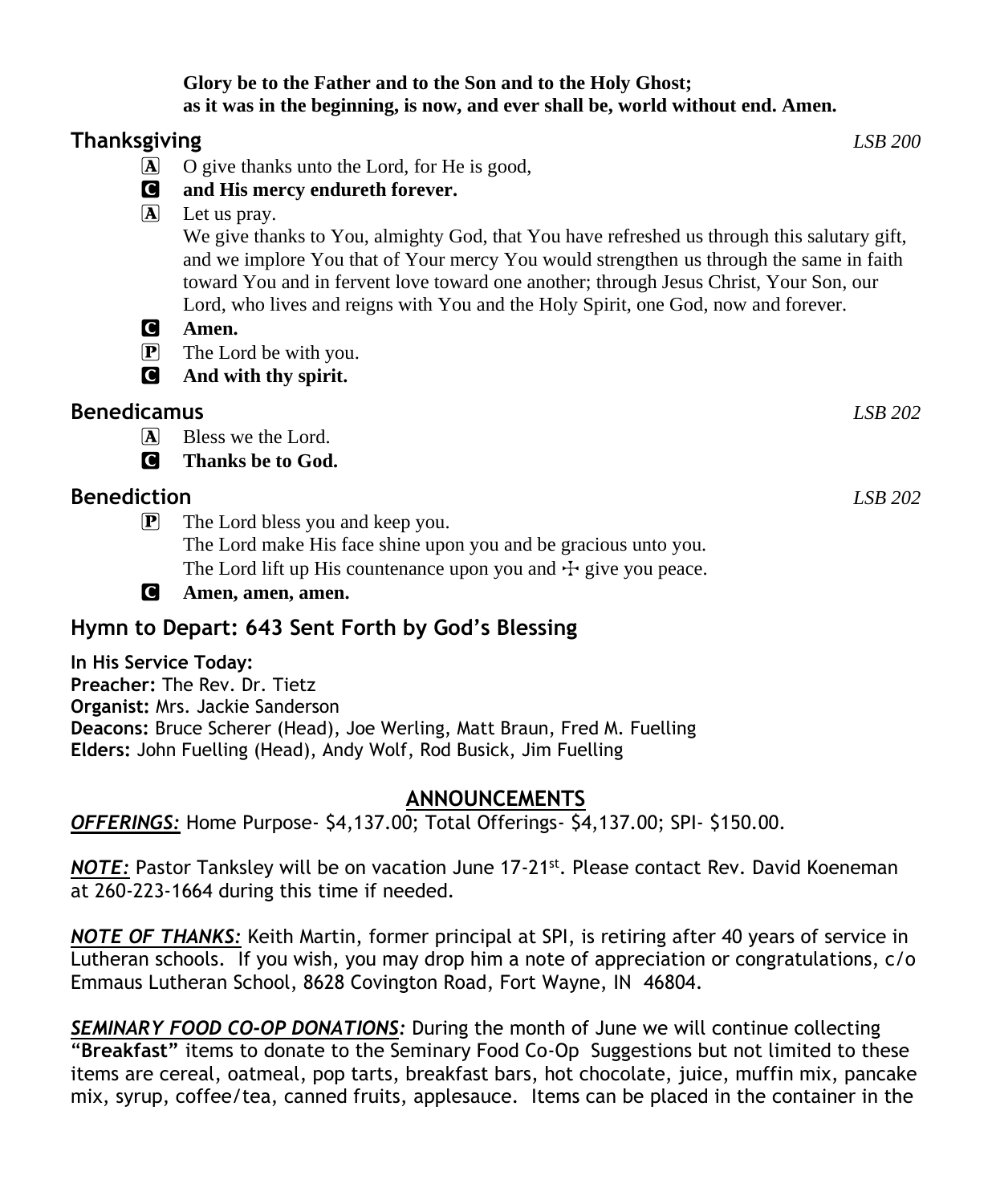back of Church. If you have any questions please contact Bruce or Brenda Scherer. Thank you!!

*CHURCH DIRECTORY:* Please email, call, text, or leave a note in my box in the Narthex with any updates on name changes, phone number, e mail addresses, or addresses. I am hoping to print the updated directory in June or July. Thank you for your help!

*JOB POSTING:* Wyneken Memorial Lutheran School (Decatur, IN) is seeking a part-time teacher's aide for the 2022-2023 school year. Interested individuals should send a cover letter along with a resume to Mr. Andrew Gavrun. For additional information, please contact Mr. Gavrun at 260-639-6177 or [principal@wyneken.org.](mailto:principal@wyneken.org)

#### *CHURCH CALENDAR FOR WEEK OF JUNE 19TH, 2022*

| <b>SUNDAY</b>    | $9:00 \text{ am}$  | Divine Service with Holy Communion |
|------------------|--------------------|------------------------------------|
|                  |                    | <b>Bible Study</b>                 |
| <b>WEDNESDAY</b> | $10:00 \text{ am}$ | <b>Bible Study</b>                 |
| <b>THURSDAY</b>  | $9:00 \text{ am}$  | Quilting                           |
|                  | $9:30 \text{ am}$  | Pastor's Study Group at Bingen     |
| <b>SUNDAY</b>    | $9:00 \text{ am}$  | Divine Service                     |
|                  |                    | <b>Bible Study</b>                 |
|                  |                    |                                    |

# St. Peter-Immanuel Lutheran School Class Supply Lists

Please make sure that everything is labeled with your child's name or initials.

# Preschool Mrs. Irwin

\$20 for yearly snacks - \$30 if your child will be staying for aftercare- I will go purchase all the bulk snack

| 4 Glue Sticks           | * Daily refillable Water bottle (for snack)     |
|-------------------------|-------------------------------------------------|
| 1 Liquid glue bottle    | *A Change of clothes to keep in their cubby     |
| 1 Folder with pockets   | (bring in a gallon size ziplock bag/labeled)    |
| 1 package of Baby Wipes | *A small bag or backpack to carry things to and |
| 2 packs of markers      | from school                                     |
| 1 box of tissues        | *Aftercare: Blanket for rest time               |
| 2 dry erase markers     | *Gym shoes (optional) for rainy or snowy days   |
| 1 old paint shirt       |                                                 |

\_\_\_\_\_\_\_\_\_\_\_\_\_\_\_\_\_\_\_\_\_\_\_\_\_\_\_\_\_\_\_\_\_\_\_\_\_\_\_\_\_\_\_\_\_\_\_\_\_\_\_\_\_\_\_\_\_\_\_\_\_\_\_\_\_\_\_\_\_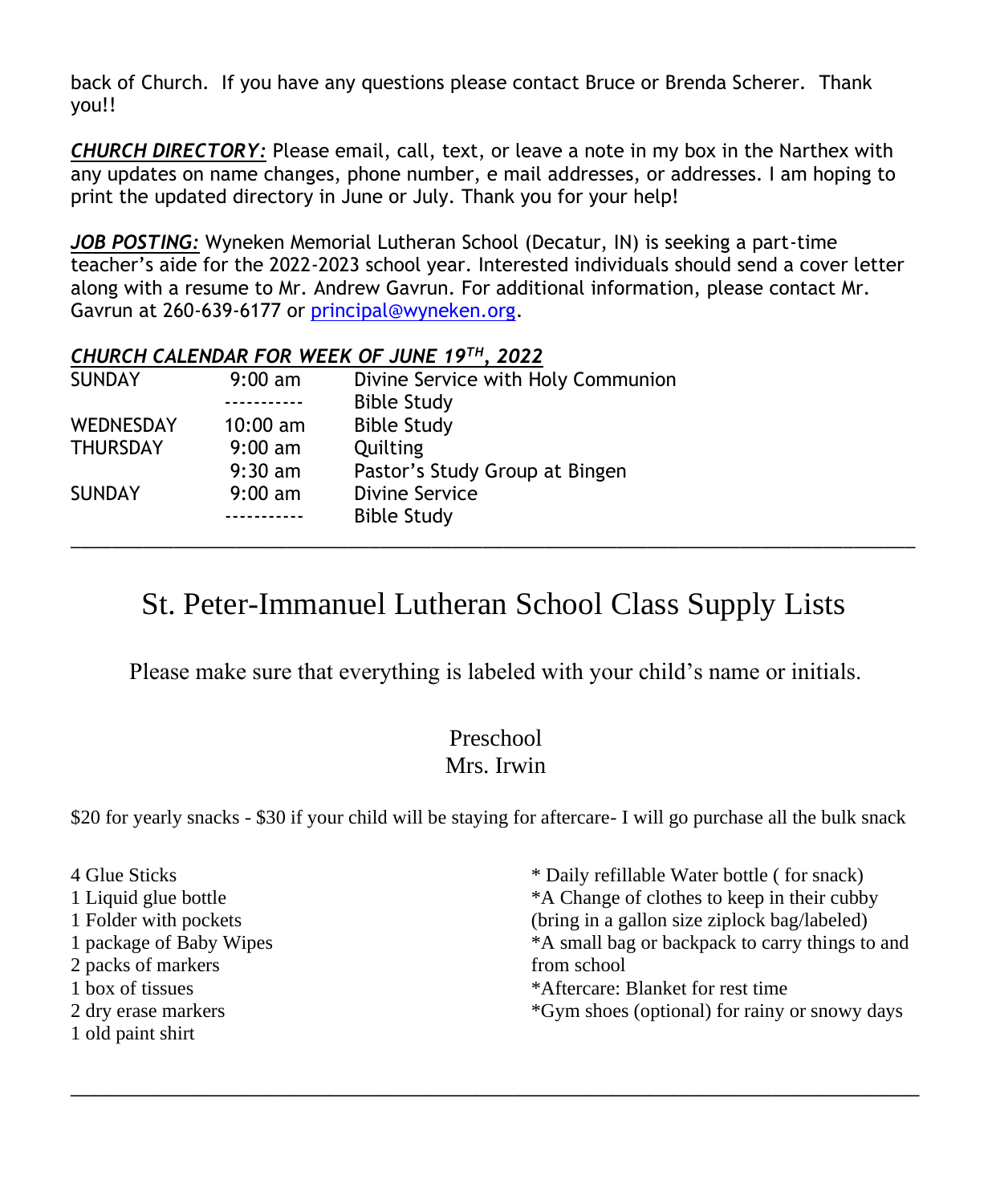Kindergarten Mrs. Conrad

1 box of Crayons - 24 ct. 4 black Dry Erase Markers Headphones (inexpensive-no earbuds) 1 school box 1 container baby wipes 2 large Elmer's Glue stick 1 boxes of tissues (2) classic color washable markers (thick)

1 Black Sharpie (for Art) 1-4oz. bottle Elmer's glue 1 oversized old shirt to use as a paint shirt (1) 2 inch 3 ring binder 1 School bag 1 pkg. 100 ct. napkins Gym shoes (non-marking soles)

## First and Second Grades Miss Lehman

\_\_\_\_\_\_\_\_\_\_\_\_\_\_\_\_\_\_\_\_\_\_\_\_\_\_\_\_\_\_\_\_\_\_\_\_\_\_\_\_\_\_\_\_\_\_\_\_\_\_\_\_\_\_\_\_\_\_\_\_\_\_\_\_\_\_\_\_\_

1 pack of #2 Pencils 1 box of Crayons (24 count) Headphones (no earbuds) 3 Glue Sticks 1 Ruler w/ metric 1 Scissors w/ blunt point 1 Art Box 3 Dry Erase Markers

- 1 Crayola Watercolor paint set 2 Large pink erasers 2 classic colors washable markers (thick) Gym Shoes (non-marking soles) 3 Folders 3 Spiral bound notebooks (wide ruled)
- 1 paint shirt (oversized old shirt) 1 old sock or rag 1 Liquid Glue (4 oz) 1 XL Book Cover 1 Black Sharpie 1 Highlighter

# Third and Fourth Grades Miss Truesdale

\_\_\_\_\_\_\_\_\_\_\_\_\_\_\_\_\_\_\_\_\_\_\_\_\_\_\_\_\_\_\_\_\_\_\_\_\_\_\_\_\_\_\_\_\_\_\_\_\_\_\_\_\_\_\_\_\_\_\_\_\_\_\_\_\_\_\_\_\_

Artbox 1 pack of wide rule paper 10 #2 Pencils **Scissors** Ruler (in and cm) 2 Red Pens and 2 Blue pens 2 colors of highlighters 1 black sharpie Markers - Thin and/or Thick

- Crayons Colored pencils 2 Expo Markers 2 glue sticks Block Eraser 1 Pack of 3x5 Notecards 1 binder (1 inch) 3 folders with keyring holes 1 spiral notebook
- 2 Boxes of Tissues **Headphones** 2 Composition Notebooks (Wide Ruled) Old sock or cloth Paint Shirt (Oversized shirt) Water color paints Gym Shoes (non-marking sole) Bible (ESV) \*

\*Incoming 3rd Graders and New Students will receive a Bible the 1st week of school Assignment Notebook (MUST BE PURCHASED FROM SPI)